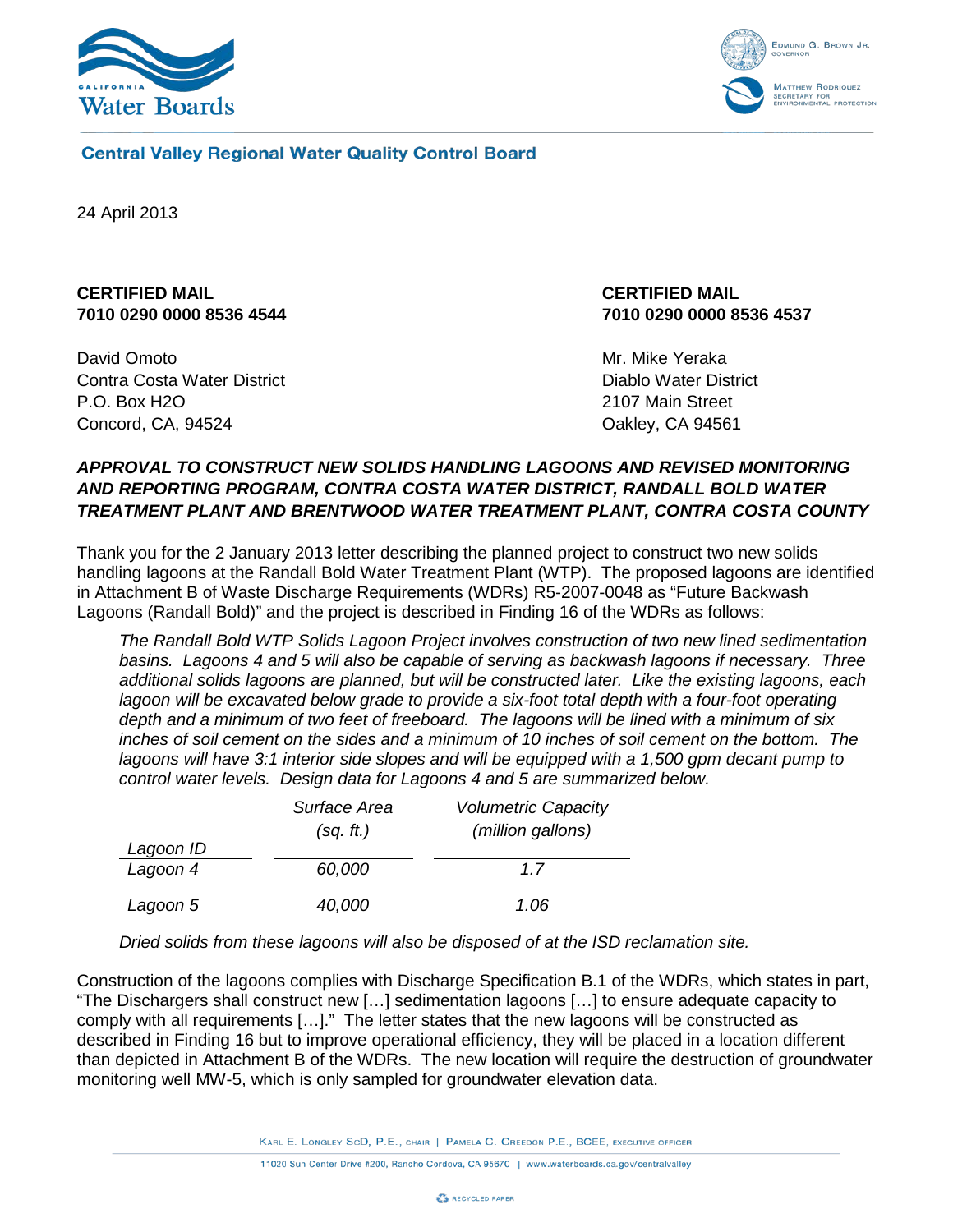Based on the information provided in the letter, the proposed location of the new lagoons does not require revision of the WDRs. Because MW-5 is not sampled to determine compliance with groundwater limitations, it may be destroyed. Therefore, Monitoring and Reporting Program (MRP) Order R5-2007-0048 was revised to reflect the absence of MW-5 (see attached revised MRP). The revised MRP is effective on **1 May 2013**.

To ensure compliance with the WDRs, the following technical reports shall be submitted to Guy Childs with the Compliance and Enforcement Section, at (916) 464-4648 or [gchilds@waterboards.ca.gov.](mailto:gchilds@waterboards.ca.gov)

- a. **At least 120 days prior** to abandoning MW-5, the Discharger shall submit a Groundwater Monitoring Well Destruction Workplan. The workplan shall describe the proposed abandonment procedures, which shall comply with California Well Standards Bulletin 74-90 (June 1991); State of California Bulletin 94-81 (December 1981); and any more stringent standards adopted by the state or county pursuant to Water Code section 13801.
- b. **Within 60 days after** abandoning MW-5, the Discharger shall submit a *Groundwater Monitoring Well Destruction Report*. The report shall detail the methods used to abandon each well and include copies of the well abandonment permits issued by the Contra Costa County Environmental Health Department.

In addition, all monitoring reports shall be submitted to Mr. Childs by the compliance due dates in the MRP. The enclosed monitoring report transmittal form shall be included with your monthly and annual reports.

If you have any questions regarding this letter, please contact Robin Merod at (916) 464-4697 or by email at [rmerod@waterboards.ca.gov.](mailto:rmerod@waterboards.ca.gov)

Original signed by

ANNE OLSON, P.E. Senior Water Resource Control Engineer Waste Discharge to Land Section

Enclosures: Monitoring and Reporting Program R5-2007-0048, Revision No. 1 Monitoring Report Transmittal Form

cc: Randall L. Sawyer, Contra Costa County Environmental Health Department, Concord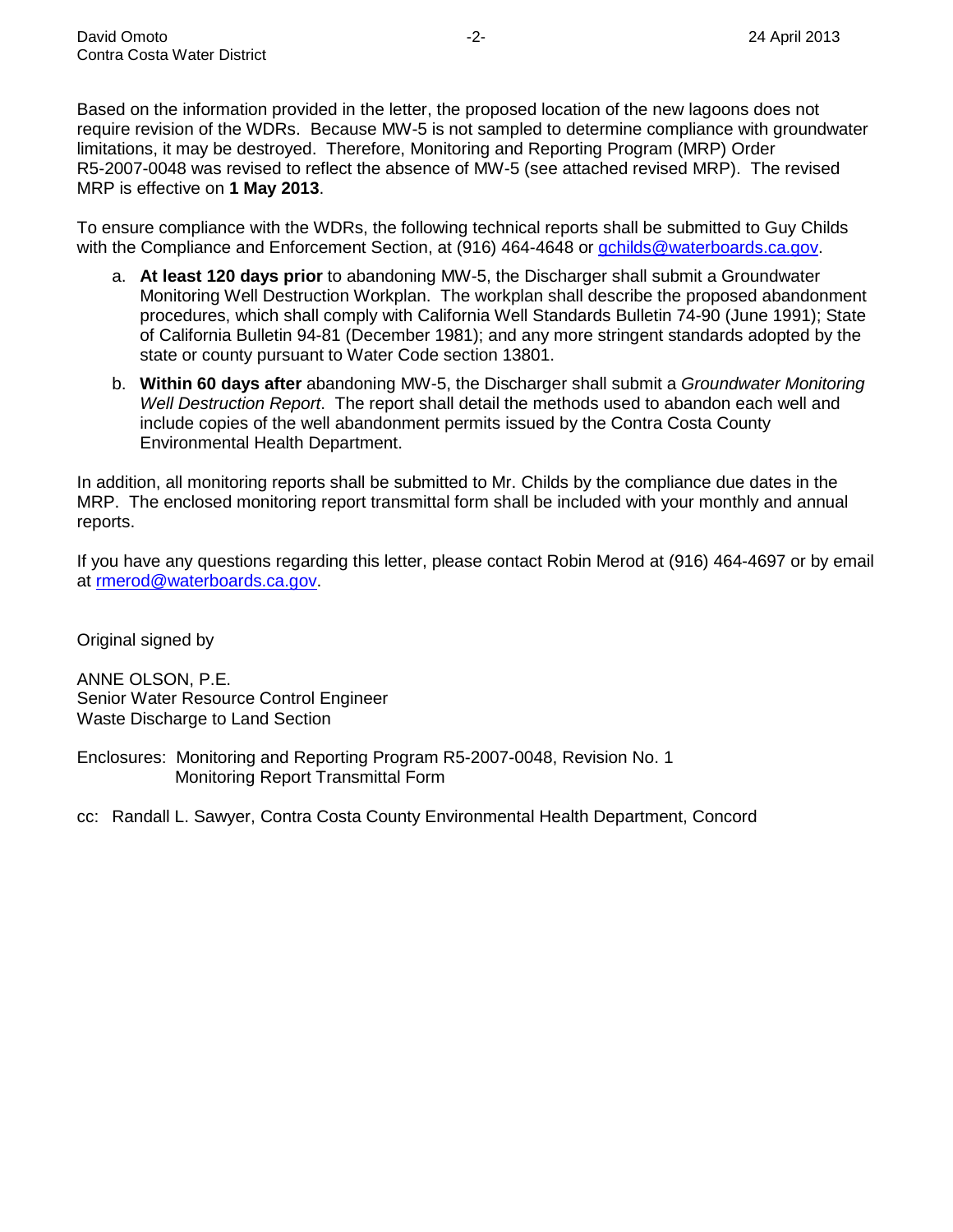# CALIFORNIA REGIONAL WATER QUALITY CONTROL BOARD CENTRAL VALLEY REGION

# MONITORING AND REPORTING PROGRAM NO. R5-2007-0048, REVISION NO. 1 FOR CONTRA COSTA WATER AUTHORITY AND CONTRA COSTA WATER DISTRICT RANDALL BOLD WATER TREATMENT PLANT AND BRENTWOOD WATER TREATMENT PLANT CONTRA COSTA COUNTY

This Monitoring and Reporting Program (MRP) describes requirements for monitoring flocculation/sedimentation basin and filter backwash lagoon decant (wastewater), lagoons and basins (ponds), and groundwater. This MRP is issued pursuant to Water Code Section 13267. The Dischargers shall not implement any changes to this MRP unless and until a revised MRP is issued by the Executive Officer.

Regional Water Board staff shall approve specific sample station locations prior to implementation of sampling activities. The Dischargers are jointly responsible for implementing this MRP, and shall submit joint monitoring reports.

All samples shall be representative of the volume and nature of the discharge or matrix of material sampled. The time, date, and location of each grab sample shall be recorded on the sample chain of custody form. Field test instruments (such as those used to measure pH and dissolved oxygen) may be used provided that:

- 1. The operator is trained in proper use and maintenance of the instruments;
- 2. The instruments are calibrated prior to each monitoring event;
- 3. The instruments are serviced and/or calibrated per the manufacturer's recommended frequency; and
- 4. Field calibration reports are submitted as described in the "Reporting" section of the MRP.

# **INFLUENT FLOW MONITORING**

The influent shall be monitored continuously for flow to both water treatment plants and reported as daily average flow (mgd) in the monthly report.

# **WASTEWATER MONITORING**

One sample of decant liquid from each pond shall be collected and analyzed as indicated below. Grab samples will be considered representative of the discharge. Wastewater monitoring shall include the following:

| Constituent                      | Units     | Sample Type | Sampling<br>Frequency | Reporting<br>Frequency |
|----------------------------------|-----------|-------------|-----------------------|------------------------|
| <b>Total Dissolved</b><br>Solids | mg/L      | Grab        | Monthly               | Monthly                |
| pH                               | Standard  | Grab        | Monthly               | Monthly                |
| Dissolved Metals <sup>1, 2</sup> | $\mu$ g/L | Grab        | Quarterly             | Quarterly              |
| Standard Minerals <sup>3</sup>   | mg/L      | Grab        | Annually              | Annually               |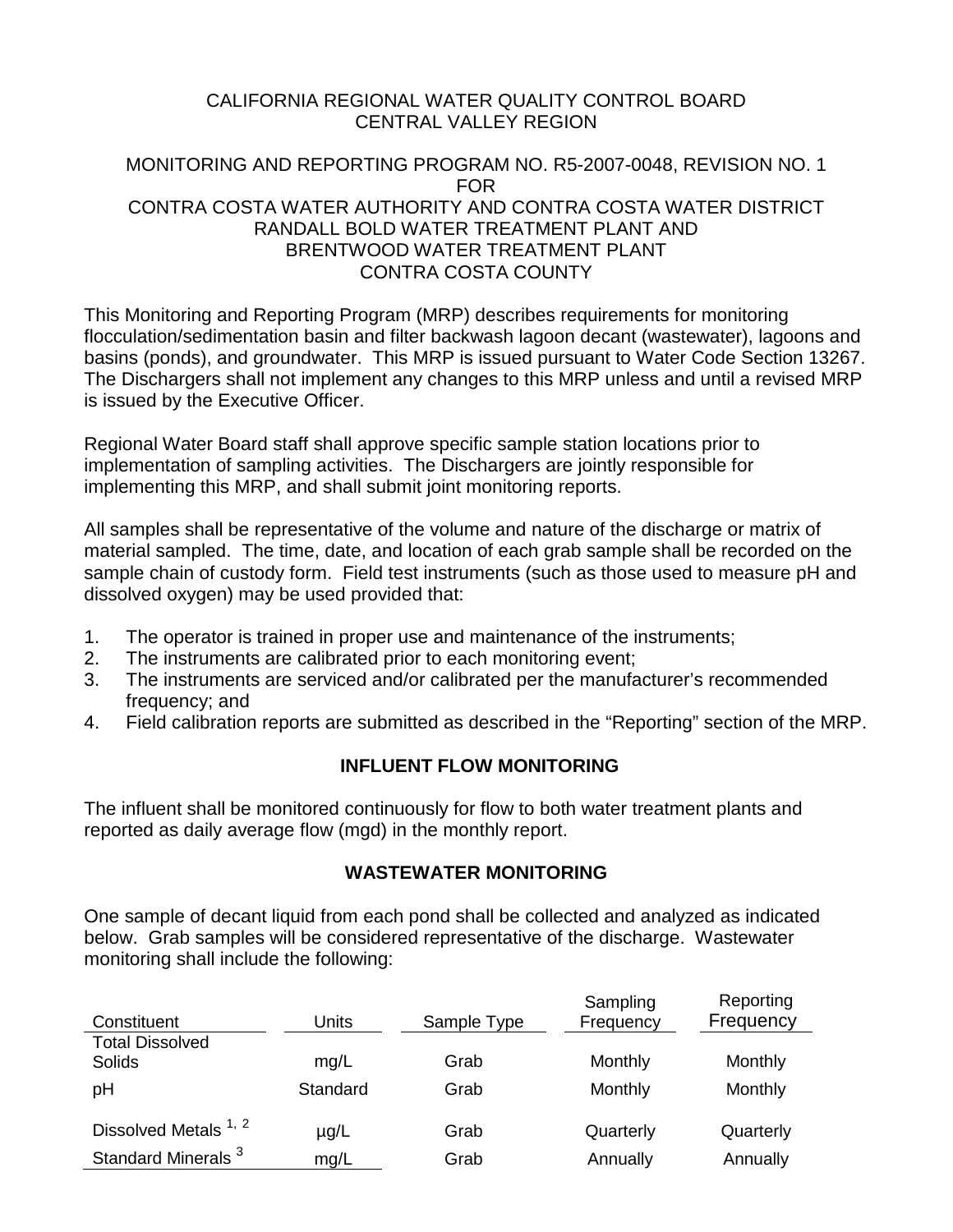MONITORING AND REPORTING PROGRAM NO. R5-2007-0048 2 CONTRA COSTA WATER AUTHORITY AND CONTRA COSTA WATER DISTRICT RANDALL BOLD WATER TREATMENT PLANT AND BRENTWOOD WATER TREATMENT PLANT CONTRA COSTA COUNTY

- <sup>1</sup> At a minimum, the following metals shall be included: arsenic, cadmium, chromium, copper, iron,
- lead, manganese, mercury, molybdenum, nickel, silver, thallium, vanadium, and zinc.<br><sup>2</sup> Samples shall be filtered through a 0.45-micron filter prior to preservation.<br><sup>3</sup> Other hall be the prior to preservation.
- <sup>3</sup> Standard Minerals shall include, at a minimum, the following elements/compounds: bromide, chloride, fluoride, and sodium.

### **POND MONITORING**

Each pond shall be monitored as specified below.

| Parameter | Units      | Type of Sample | Sampling<br>Frequency | Reporting<br>Frequency |
|-----------|------------|----------------|-----------------------|------------------------|
|           |            | Staff gauge    |                       |                        |
| Freeboard | $0.1$ feet | observation    | Weekly                | Monthly                |
|           |            |                |                       |                        |

If the pond is empty on the scheduled monitoring date, the Dischargers may report the freeboard monitoring result as "dry".

### **SOLIDS MONITORING**

The volume of solids removed from the ponds for disposal shall be reported annually. Additionally, solids shall be sampled and analyzed annually for Title 22, Section 66261.24 (A) Table II constituents using Title 22 methods.

### **GROUNDWATER MONITORING**

Prior to construction and/or sampling of any groundwater monitoring wells, the Dischargers shall submit plans and specifications to the Board for review and approval. Unless otherwise expressly approved, water supply wells shall not be used as monitoring wells.

Prior to sampling, the groundwater elevations shall be measured in all wells in the monitoring network. Depth to groundwater shall be measured to the nearest 0.01 feet. Compliance wells MW-2, MW-4, and MW-6 shall be purged of at least three well volumes until temperature, pH, and electrical conductivity have stabilized and samples shall be collected and analyzed using standard EPA methods in accordance with the following:

| Constituent/Parameter              | <b>Units</b> | Sample Type | Sampling<br>Frequency | Reporting<br>Frequency |
|------------------------------------|--------------|-------------|-----------------------|------------------------|
| Arsenic <sup>1</sup>               | $\mu$ g/L    | Grab        | Annually <sup>2</sup> | Annually               |
| Fluoride                           | $\mu$ g/L    | Grab        | Annually              | Annually               |
| Depth to Groundwater               | feet         | Measurement | Annually              | Annually               |
| Groundwater Elevation <sup>3</sup> | feet         | Calculated  | Annually              | Annually               |
| <b>Gradient Magnitude</b>          | feet/foot    | Calculated  | Annually              | Annually               |
| <b>Gradient Direction</b>          | degrees      | Calculated  | Annually              | Annually               |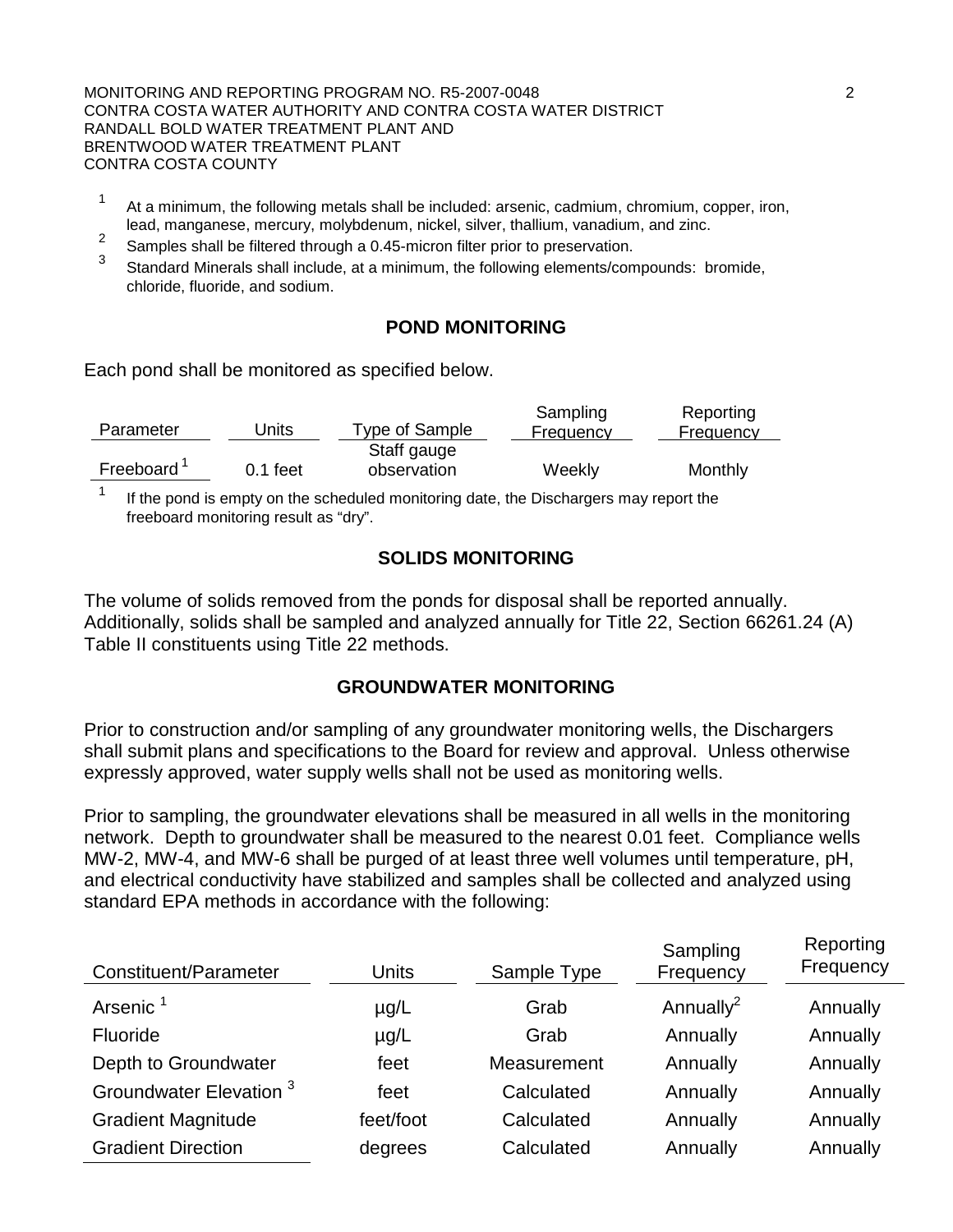MONITORING AND REPORTING PROGRAM NO. R5-2007-0048 3 CONTRA COSTA WATER AUTHORITY AND CONTRA COSTA WATER DISTRICT RANDALL BOLD WATER TREATMENT PLANT AND BRENTWOOD WATER TREATMENT PLANT CONTRA COSTA COUNTY

- <sup>1.</sup> Samples shall be filtered through a 0.45-micron filter prior to preservation.
- 2. Annual groundwater sampling shall begin in 2012.
- 3. Groundwater elevation shall be determined based on depth-to-water measurements using a surveyed measuring point elevation on the well and a surveyed reference elevation.

#### **REPORTING**

In reporting monitoring data, the Dischargers shall arrange the data in tabular form so that the date, sample type (e.g., wastewater, storage pond, reuse areas, etc.), and reported analytical result for each sample are readily discernible. The data shall be summarized in such a manner to clearly illustrate compliance with waste discharge requirements and spatial or temporal trends, as applicable. The results of any monitoring done more frequently than required at the locations specified in the Monitoring and Reporting Program shall be reported in the next scheduled monitoring report.

As required by the California Business and Professions Code Sections 6735, 7835, and 7835.1, all Groundwater Monitoring Reports shall be prepared under the direct supervision of a Registered Engineer or Geologist and signed by the registered professional.

#### **A. Monthly Monitoring Reports**

Monthly reports shall be submitted to the Regional Water Board on the **1st day of the second month following sampling** (i.e. the January Report is due by 1 March). At a minimum, the reports shall include:

- 1. Results of all wastewater and pond monitoring performed during the month, including all daily, weekly, monthly, and quarterly sampling data;
- 2. A comparison of monitoring data to the discharge specifications and an explanation of any violation of those requirements. Data shall be presented in tabular format;
- 3. If requested by staff, copies of laboratory analytical report(s); and
- 4. A calibration log verifying calibration of all hand-held monitoring instruments and devices used to comply with the prescribed monitoring program.

### **B. Annual Report**

An Annual Report shall be submitted to the Regional Water Board by **1 February** each year. In addition to the data normally presented, the Annual Report shall include the following:

- 1. Groundwater monitoring shall be conducted annually. Results of groundwater monitoring, which shall include:
	- a. A narrative description of all preparatory, monitoring, sampling, and analytical testing activities for the monitoring. The narrative shall be sufficiently detailed to verify compliance with the WDR, this MRP, and the Standard Provisions and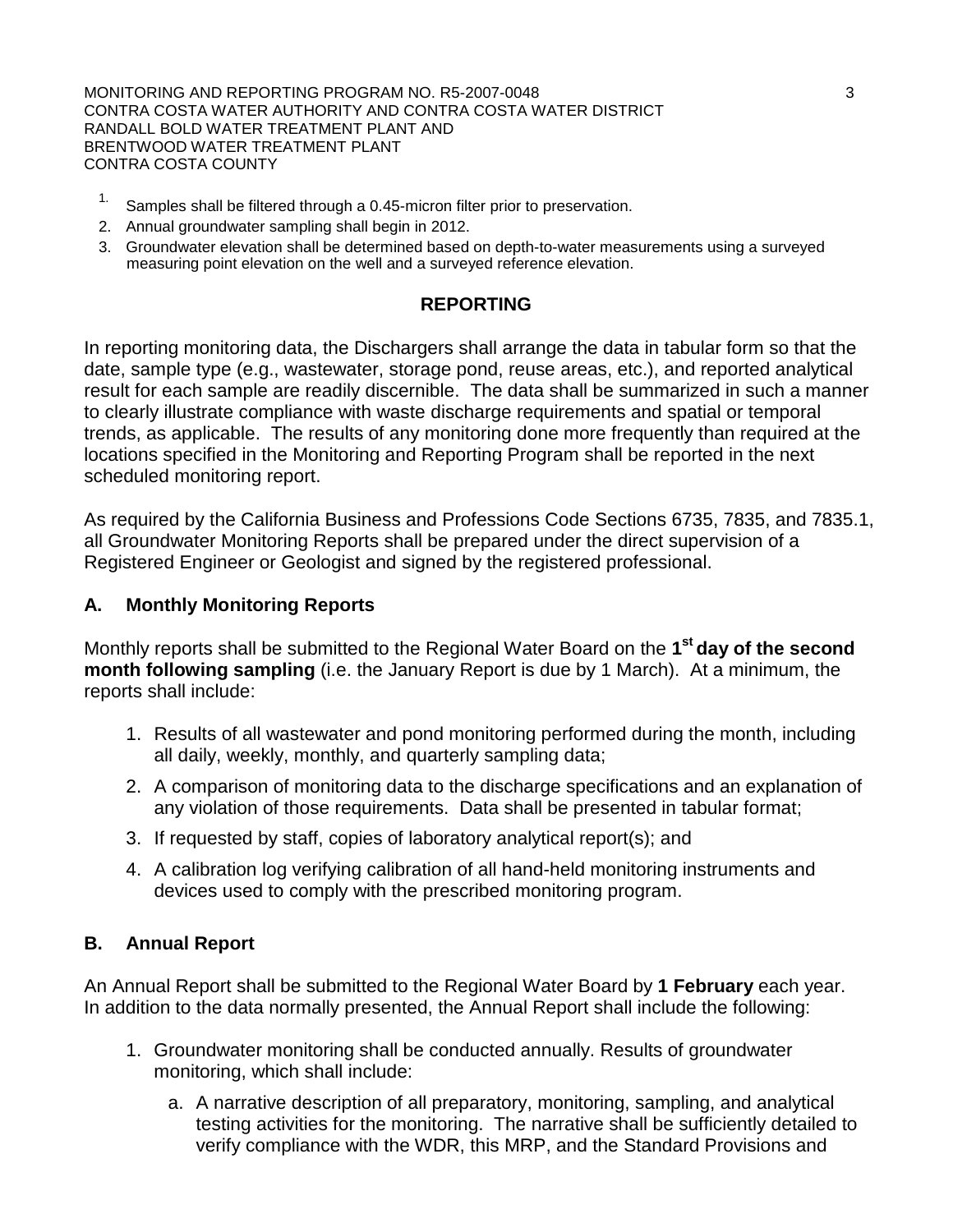Reporting Requirements. The narrative shall be supported by field logs for each well documenting depth to groundwater; parameters measured before, during, and after purging; method of purging; calculation of casing volume; and total volume of water purged.

- b. Calculation of groundwater elevations, an assessment of groundwater flow direction and gradient on the date of measurement, comparison of previous flow direction and gradient data, and discussion of seasonal trends if any.
- c. A narrative discussion of the analytical results for all groundwater locations monitored including spatial and temporal tends, with reference to summary data tables, graphs, and appended analytical reports (as applicable).
- d. A comparison of monitoring data to the groundwater limitations and an explanation of any violation of those requirements.
- e. Summary data tables of historical and current water table elevations and analytical results.
- f. A scaled map showing relevant structures and features of the facility, the locations of monitoring wells, and groundwater elevation contours referenced to mean sea level datum.
- g. Copies of laboratory analytical report(s) for groundwater monitoring.
- 2. The contents of the regular monthly monitoring report for the last sampling event of the year;
- 3. Total annual wastewater flows into the wastewater storage ponds;
- 4. If requested by staff, tabular and graphical summaries of all data collected during the year with data arranged to confirm compliance with the WDRs.
- 5. A narrative description of solids disposal practices including required sampling and the volume sent to off-site disposal facilities.
- 6. A discussion of compliance and the corrective action taken, as well as any planned or proposed actions needed to bring the discharge into full compliance with the waste discharge requirements.
- 7. A discussion of any data gaps and potential deficiencies/redundancies in the monitoring system or reporting program.
- 8. A forecast of influent flows for the coming year, as described in Standard Provision No. E.4.

A letter transmitting the self-monitoring reports shall accompany each report. The letter shall include a discussion of requirement violations found during the reporting period, and actions taken or planned for correcting noted violations, such as operation or facility modifications. If the Dischargers have previously submitted a report describing corrective actions and/or a time schedule for implementing the corrective actions, reference to the previous correspondence will be satisfactory. The transmittal letter shall contain the penalty of perjury statement by the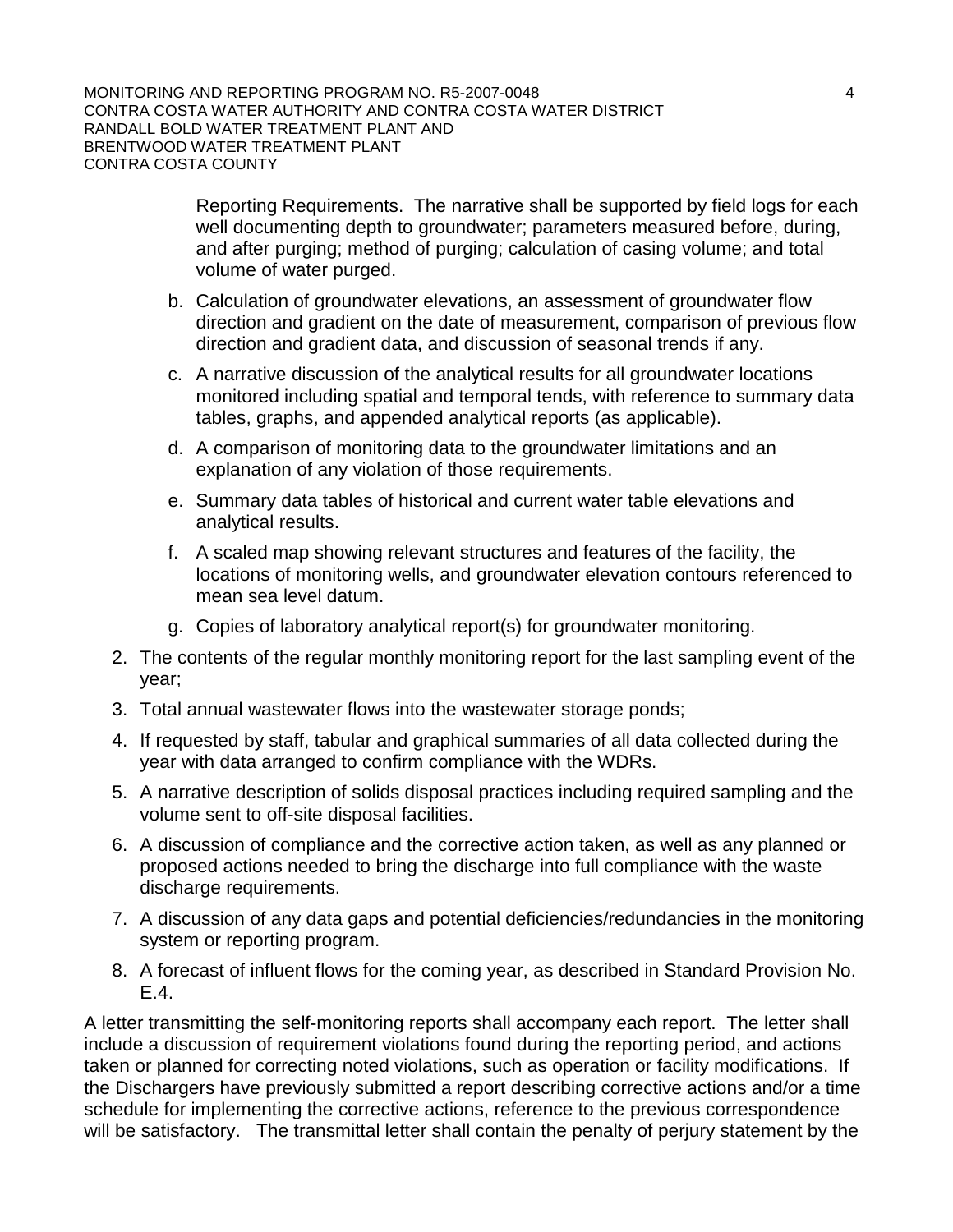MONITORING AND REPORTING PROGRAM NO. R5-2007-0048 5 CONTRA COSTA WATER AUTHORITY AND CONTRA COSTA WATER DISTRICT RANDALL BOLD WATER TREATMENT PLANT AND BRENTWOOD WATER TREATMENT PLANT CONTRA COSTA COUNTY

Discharger, or the Discharger's authorized agent, as described in the Standard Provisions General Reporting Requirements Section B.3.

The Dischargers shall implement the above monitoring program on the first day of the month following the date of the signature.

> Ordered by: Original signed by Andrew Altevogt for PAMELA C. CREEDON, Executive Officer

> > 24 April 2013 (Date)

RTM: 07/25/14